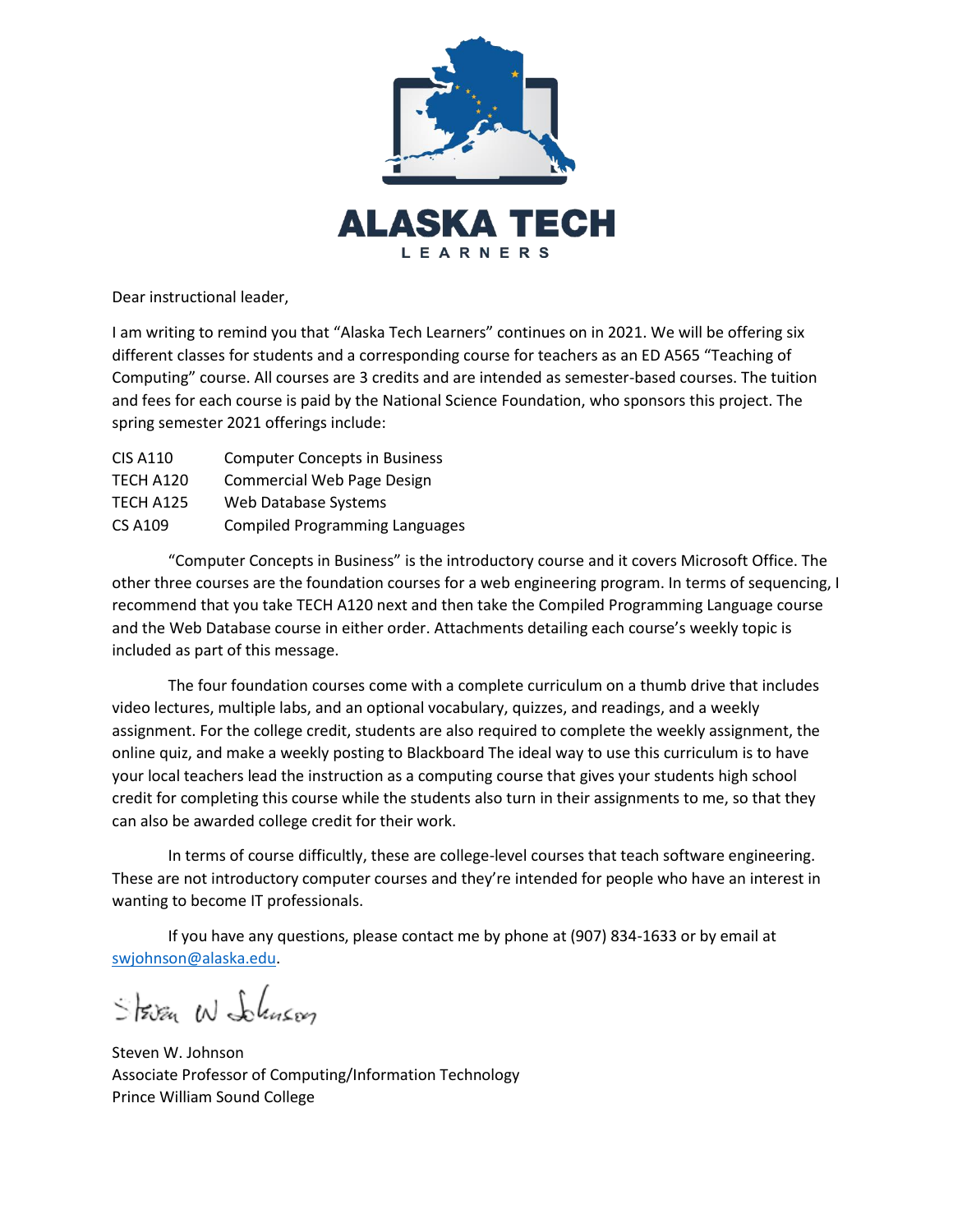

### ALASKA TECH LEARNERS **SPRING SEMESTER 2021**

## FREE TUITION FOR PARTICIPATING HIGH school teachers & students!

\*UA is an AA/EO employer and educational institution and prohibits illegal discrimination against any individual: www.alaska.edu/titleIXcompliance/nondiscrimination.

*Contact Us Today!*





**aktechlearners@alaska.edu**

**907-834-1633**

https://pwsc.alaska.edu/aktechlearners



## **University level course**

## CIS A110 COMPUTER CONCEPTS IN BUSINESS 3 CR **CRN: 36784**

## **in computer science!**

*Employs popular productivity software, operating system software, and computer hardware from a business perspective. Examines personal computer software packages, the information processing cycle, and beginning programming concepts. Emphasizes solving business problems utilizing spreadsheet and database software applications.* Proficiency in using a computer is expected.

**Week 1: Course Introduction Week 2: Single-Page Documents Week 3: Multi-Page Documents Week 4: Multi-Author Documents Week 5: Word Wrap-Up Week 6: PowerPoint Essentials Week 7: Presentations, Transitions & Animations Week 8: PowerPoint Templates Week 9: Excel Basics & Calculations Week 10: Excel Tables & Functions Week 11: Excel Sheets & Charting Week 12: Introduction to Databases Week 13: Querying Related Tables Week 14: Final Project Week 15: Final Exam**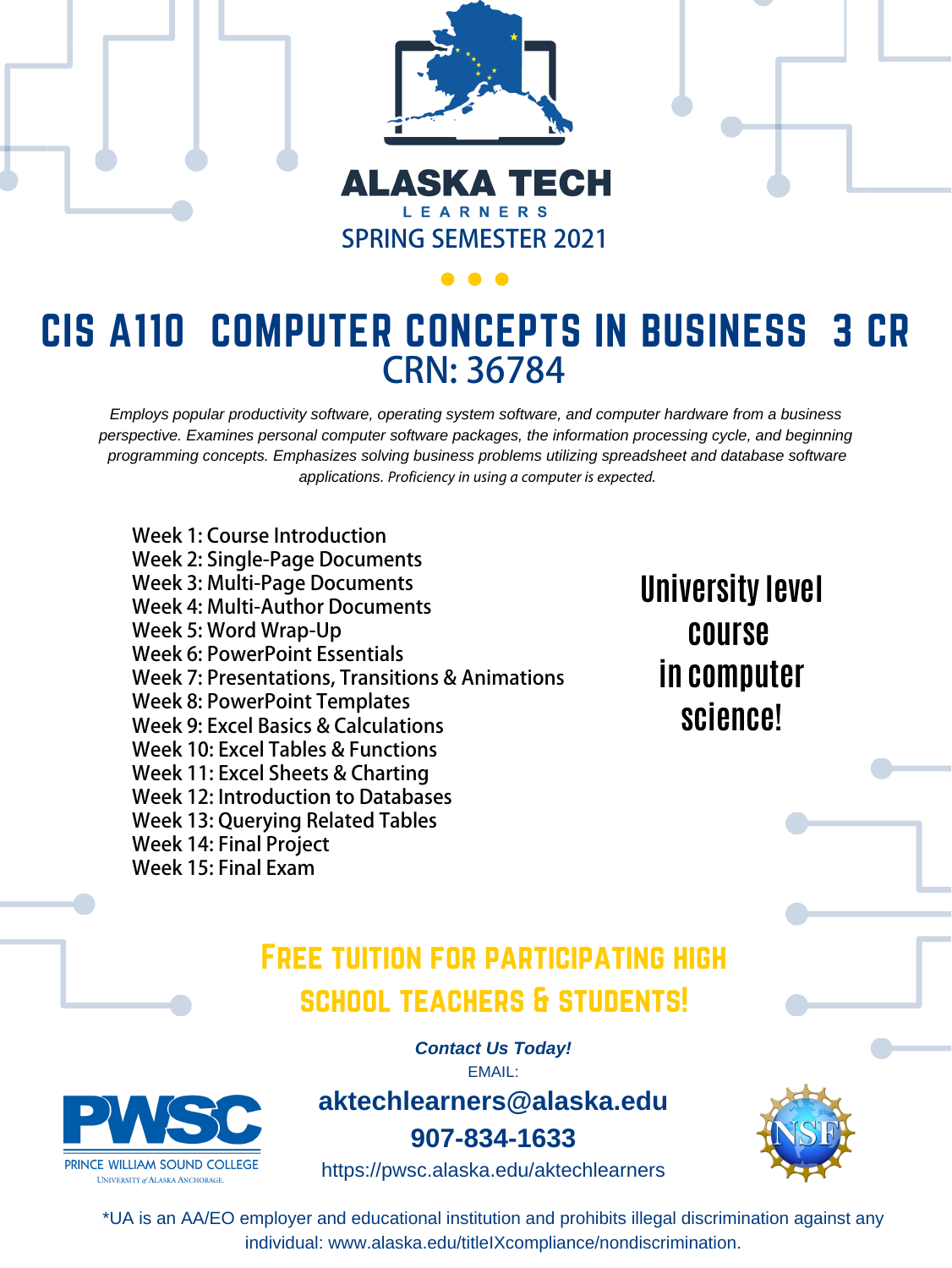

### **ALASKA TECH** LEARNERS **SPRING SEMESTER 2021**

#### $\bullet$  $\bigodot$

## FREE TUITION FOR PARTICIPATING HIGH school teachers & students!

\*UA is an AA/EO employer and educational institution and prohibits illegal discrimination against any individual: www.alaska.edu/titleIXcompliance/nondiscrimination.

*Contact Us Today!* EMAIL:



**aktechlearners@alaska.edu**

**907-834-1633**

https://pwsc.alaska.edu/aktechlearners



# CS A109 COMPILED PROGRAMMING LANGUAGES 3 CR **CRN: 36776**

**University level course** 

## **in computer science!**

*Teaches problem analysis and solution generation using the Python programming language. Also covers foundational concepts of computing such as problem solving, best practices in programming, basic syntax, sequential, branching, and iterative execution, arrays, data representation, and an introduction to computer hardware and networking fundamentals*

**Week 1: Course Introduction Week 2: Variables & Data Types Week 3: Decisions & Conditional Statements Week 4: Boolean Logic Week 5: Loops Week 6: Control Statements Week 7: Characters, Strings & String Functions Week 8: Midterm Exam Week 9: CPU & Machine Language Week 10: Arrays Week 11: Functions: Parameters, Scope & Stack Week 12: Pointers Week 13: Input & Output Week 14: Project Week 15: Final Exam**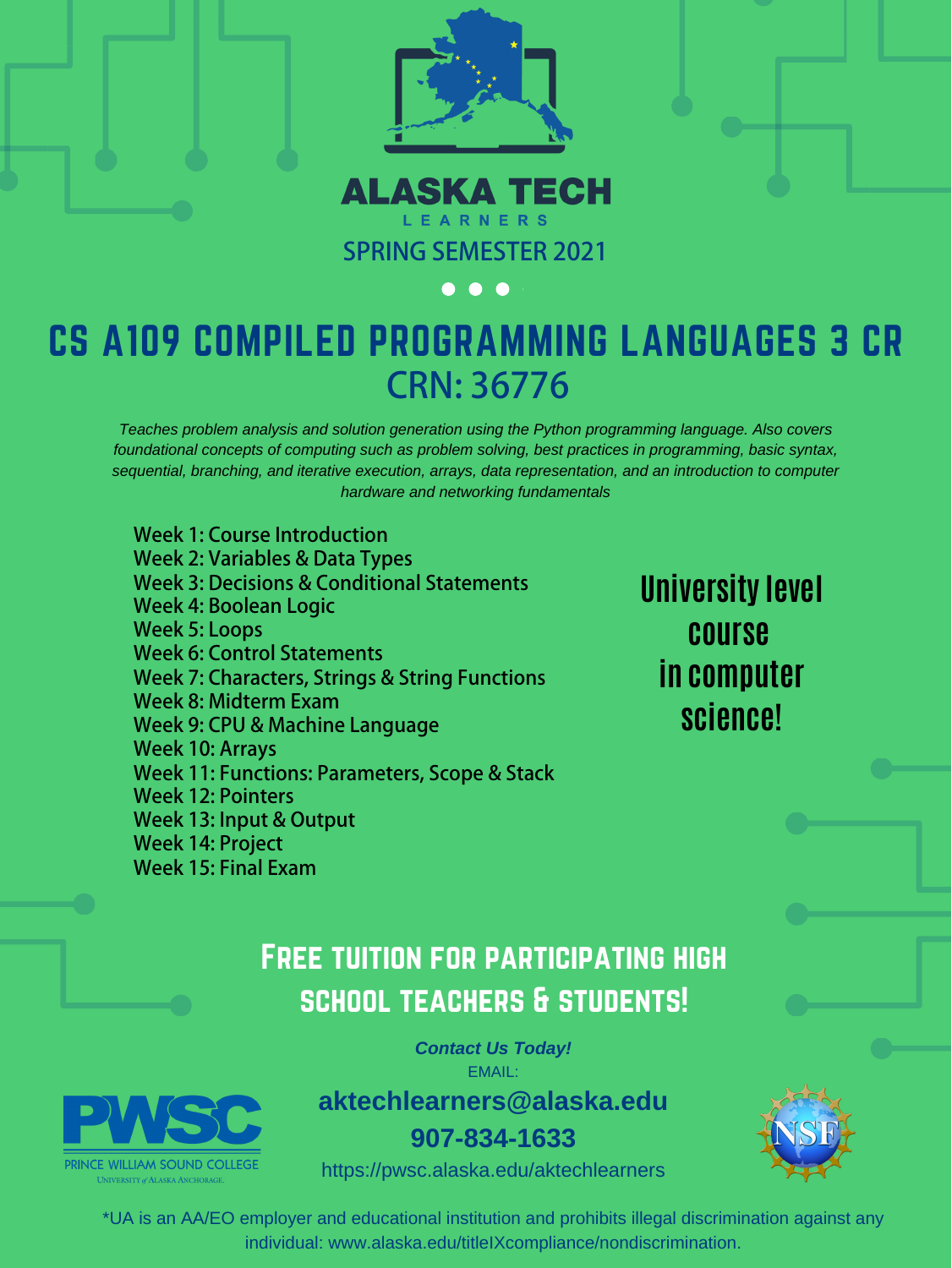

# ALASKA TECH **SPRING SEMESTER 2021**

\*UA is an AA/EO employer and educational institution and prohibits illegal discrimination against any individual: www.alaska.edu/titleIXcompliance/nondiscrimination.

## Free tuition for participating high school teachers & students!

*Contact Us Today!* EMAIL:



**aktechlearners@alaska.edu**

**907-834-1633**

https://pwsc.alaska.edu/aktechlearners

![](_page_3_Picture_19.jpeg)

Week 1: Course Introduction & Text Elements

Week 2: More Text & Web Imagery

Week 3: "Space" Web Site

Week 4: Page Design

Week 5: Positioning Semantic Layers

Week 6: Responsive Web Design

# TECH A120 COMMERCIAL WEB PAGE DEVEL. 3 CR **CRN: 36929**

Week 7: "7 Wonders of the Ancient World"(Project)

Week 8: Midterm Week 9: Display & Layout Tables Week 10: Forms Week 11: Bootstrap Templates & Grid Designs Week 12: Client-Side Scripting & JavaScript Week 13: Server-Side Scripting & PHP Week 14: Working With Multimedia Week 15: Final Project & Certification Exams

**University level course in computer**

## **science!**

*Uses responsive, mobile-first design principles to create accessible, cross-device, commerciallyoriented web sites using current versions of Hypertext Markup Language (HTML) and Cascading Style Sheets (CSS).*